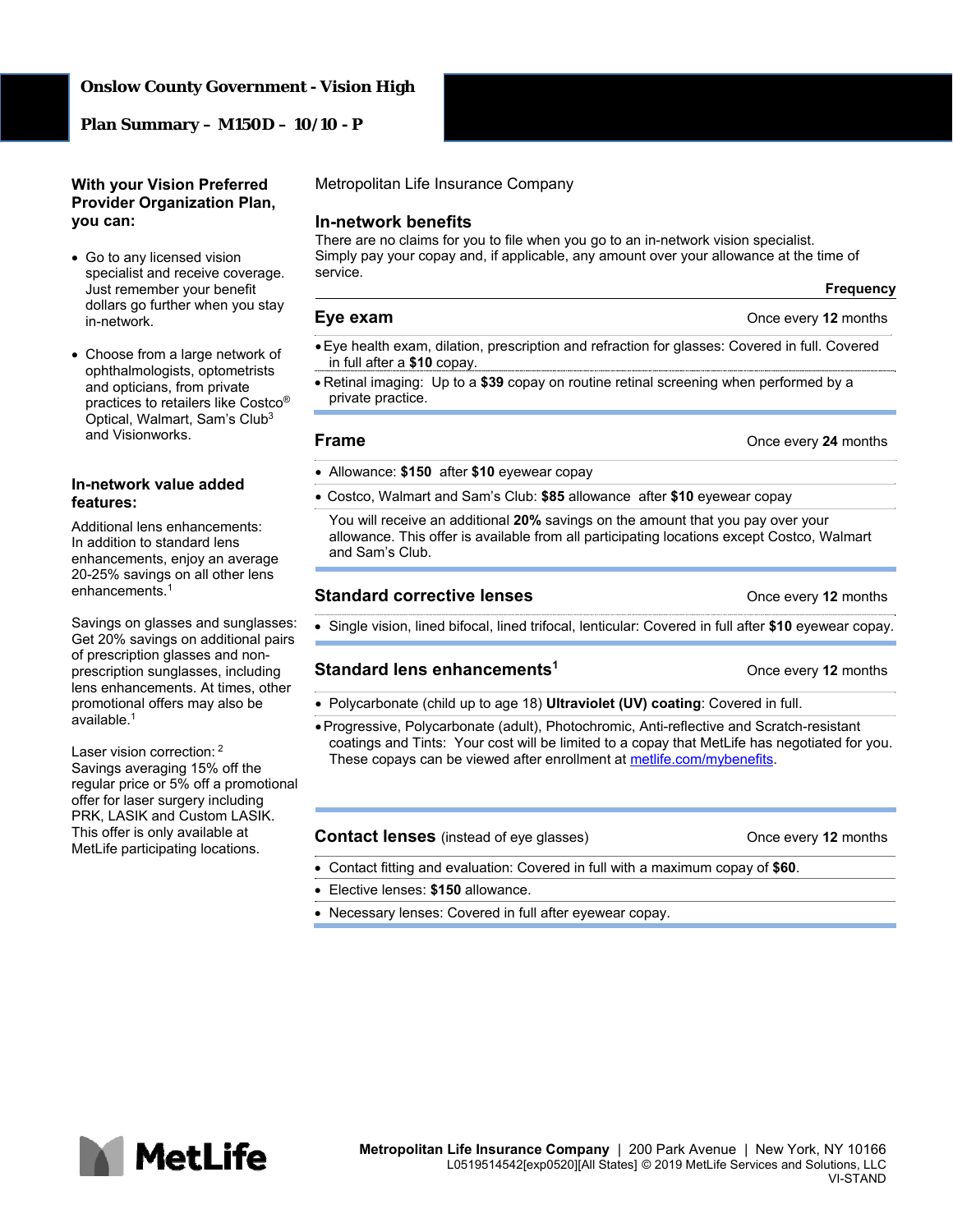## **We're here to help**

Find a Vision provider at www.metlife.com/vision

Download a claim form at www.metlife.com/mybenefits

For general questions go to www.metlife.com/mybenefits or call 1-855-MET-EYE1 (1-855-638-3931)

## **Second pair**

This benefit gives you additional eyewear coverage. You can get:

- Two pairs of prescription eyeglasses; or
- One pair of prescription eyeglasses and an allowance toward contact lenses; or
- Double your contact lens allowance

## **Out-of-network reimbursement**

You pay for services and then submit a claim for reimbursement. The same benefit frequencies for **in-network benefits** apply. Once you enroll, visit www.metlife.com/mybenefits for detailed out-of-network benefits information.

| $\cdot$ Eye exam: up to \$45 | • Single vision lenses: up to \$30 | • Lined trifocal lenses: up to \$65 |
|------------------------------|------------------------------------|-------------------------------------|
| • Frames: up to \$70         | • Lined bifocal lenses: up to \$50 | • Progressive lenses: up to \$50    |
| • Contact lenses:            | • Lenticular lenses: up to \$100   |                                     |
| - Elective up to \$105       |                                    |                                     |
| - Necessary up to \$210      |                                    |                                     |
|                              |                                    |                                     |

## **INSURANCE RATES**

MetLife offers competitive group rates and convenient payroll deduction so you don't have to worry about writing a check or missing a payment! Your employee rates are outlined below.

| <b>Vision Insurance</b> | <b>Semi - Monthly Cost to You</b> |
|-------------------------|-----------------------------------|
| <b>Coverage Options</b> | <b>High Plan</b>                  |
| Employee                | \$4.61                            |
| Employee + 1 Dependent  | \$8.94                            |
| Emplovee + Family       | \$13.12                           |